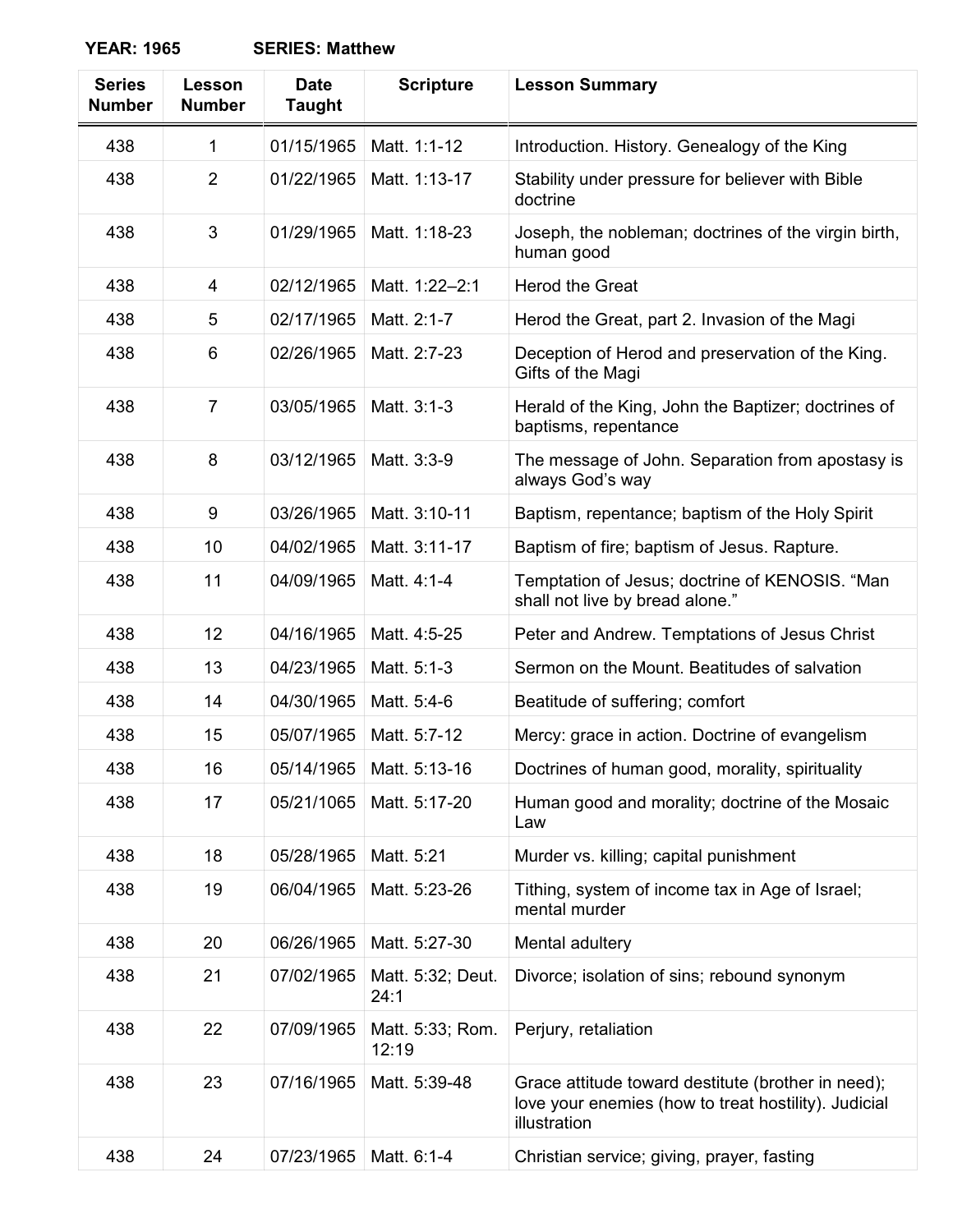**YEAR: 1965 SERIES: Matthew**

| <b>Series</b><br><b>Number</b> | Lesson<br><b>Number</b> | <b>Date</b><br><b>Taught</b> | <b>Scripture</b>                         | <b>Lesson Summary</b>                                                                                              |
|--------------------------------|-------------------------|------------------------------|------------------------------------------|--------------------------------------------------------------------------------------------------------------------|
| 438                            | 25                      | 07/30/1965                   | Matt. 6:5-12                             | Model prayer for the disciples                                                                                     |
| 438                            | 26                      | 08/06/1965                   | Matt. 6:13-18                            | Grace principle in rebound amplified; fasting                                                                      |
| 438                            | 27                      | 09/03/1965                   | Matt. 6:19-34                            | Mental attitude: scale of values & inner beauty; do<br>not worry!                                                  |
| 438                            | 28                      | 09/10/1965                   | Matt. 7:1-4                              | Judge not! Sins of the tongue                                                                                      |
| 438                            | 29                      | 09/17/1965                   | Matt. 7:5-12                             | Mechanics of witnessing; prayer; the Golden Rule                                                                   |
| 438                            | 30                      | 09/24/1965                   | Matt. 7:13-29                            | Doctrine of human good; conclusion of Sermon on<br>the Mount                                                       |
| 438                            | 31                      | 10/01/1965                   | Matt. 8:1-34                             | Healing; the storms of life; power over nature,<br>illness, demons                                                 |
| 438                            | 32                      | 10/08/1965                   | Matt. 9:1-17                             | Call of Matthew. Ministry to the paralytic. Eternal<br>security; legalism (fasting-no points with God);<br>healing |
| 438                            | 33                      | 10/15/1965                   | Matt. 9:18-38                            | Faith-rest, confidence in God                                                                                      |
| 438                            | 34                      | 10/22/1965                   | Matt. 10:1-20                            | Doctrine of healing; apostles to Israel                                                                            |
| 438                            | 35                      | 10/29/1965                   | Matt. 10:21-42                           | Intensity of opposition. Family division; doctrine<br>must be first!                                               |
| 438                            | 36                      | 11/05/1965                   | Matt. 11:1-30;<br>Mal. 4:5; Isa.<br>40:3 | Grace; degrees of punishment                                                                                       |
| 438                            | 37                      | 11/12/1965                   | Matt. 12:1-23                            | The unpardonable sin. Healing                                                                                      |
| 438                            | 38                      | 12/03/1965                   | Matt. 12:24-50                           | The unpardonable sin. Sins against the Holy Spirit                                                                 |
| 438                            | 39                      | 12/10/1965                   | Matt. 13:1-23                            | Doctrine of parables. Parable of the sower                                                                         |
| 438                            | 40                      | 12/17/1965                   | Matt. 13:24-58                           | Parables                                                                                                           |
| 438                            | 41                      | 01/07/1966                   | Matt. 14:1-13                            | History of Herod and family                                                                                        |
| 438                            | 42                      | 01/14/1966                   | Matt. 14:13-36                           | Feeding the 5,000; Jesus walks on water                                                                            |
| 438                            | 43                      | 01/21/1966                   | Matt. 15:1-20                            | "Traditions of the elders"; CORBAN                                                                                 |
| 438                            | 44                      | 01/28/1966                   | Matt. 15:21-39                           | Jesus and the Syrophenician woman                                                                                  |
| 438                            | 45                      | 02/04/1966                   | Matt. 16:1-21                            | Indictment of the unholy ones, religious unbelievers.<br>Bible Doctrine is more powerful than miracles             |
| 438                            | 46                      | 02/11/1966                   | Matt. 16:21-26                           | Jesus' rebuke of Peter                                                                                             |
| 438                            | 47                      | 02/18/1966                   | Matt. 16:27-17:9                         | <b>Transfiguration of Jesus Christ</b>                                                                             |
| 438                            | 48                      | 02/25/1966                   | Matt. 17:10-27;<br>$18:1-3$              | Doctrine of demon-induced illness; failure on launch<br>pad of disciples; miracle of income tax                    |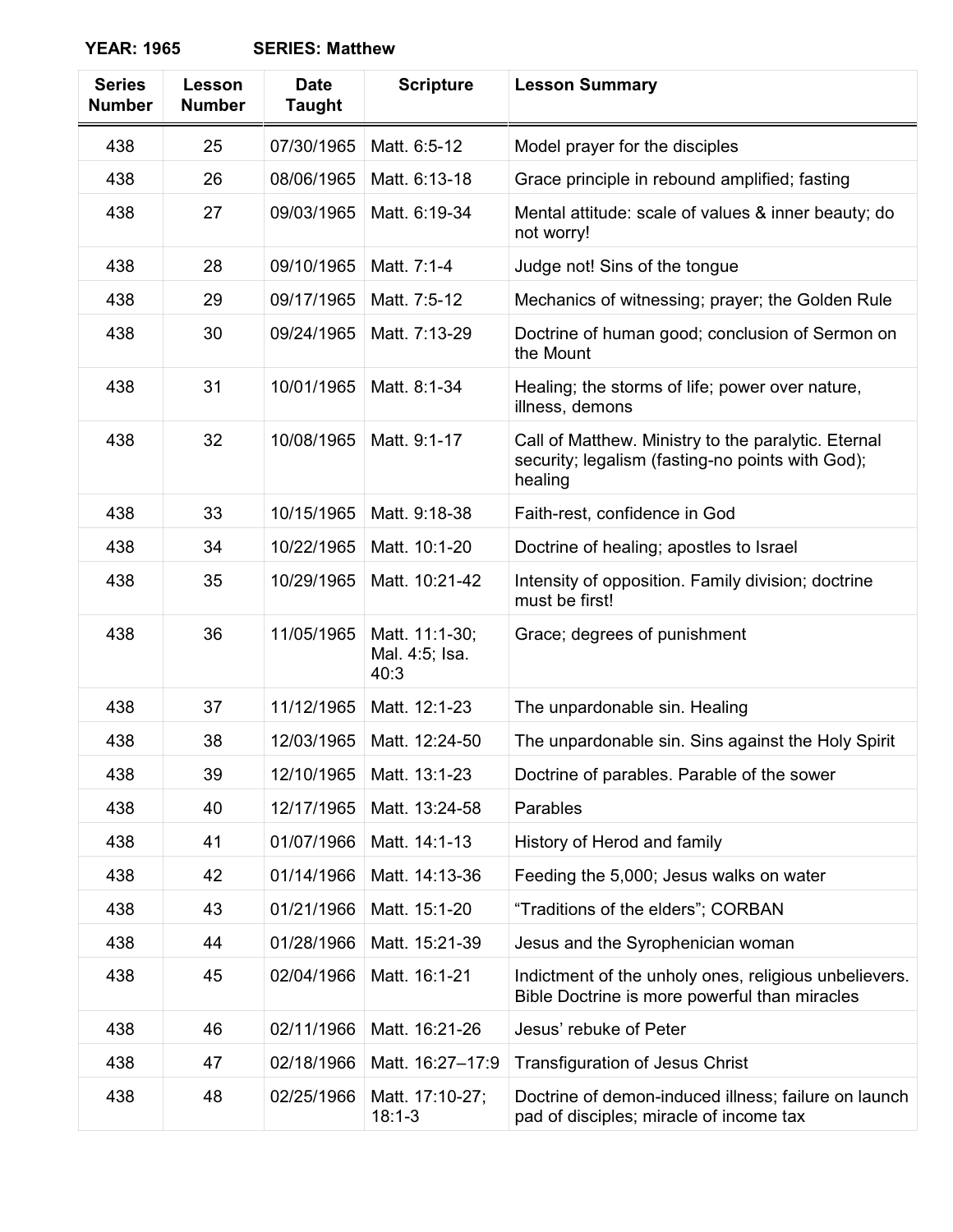**YEAR: 1965 SERIES: Matthew**

| <b>Series</b><br><b>Number</b> | Lesson<br><b>Number</b> | <b>Date</b><br><b>Taught</b> | <b>Scripture</b>                                    | <b>Lesson Summary</b>                                                                                                                       |
|--------------------------------|-------------------------|------------------------------|-----------------------------------------------------|---------------------------------------------------------------------------------------------------------------------------------------------|
| 438                            | 49                      | 03/04/1966                   | Matt. 18:3-14                                       | Relationship among believers; "little children";<br>humility                                                                                |
| 438                            | 50                      | 03/11/1966                   | Matt. 18:12-35                                      | Forgiveness. Doctrine of the tongue. The lost sheep                                                                                         |
| 438                            | 51                      | 03/18/1966                   | Matt. 19:1-9;<br>Deut. 24:1                         | Divorce; four phony facades                                                                                                                 |
| 438                            | 52                      | 04/01/1966                   | Matt. 19:10-30;<br>Rom. 3:20-28                     | Failure of the rich young ruler. False conclusions<br>from true doctrine                                                                    |
| 438                            | 53                      | 04/08/1966                   | Matt. 20:1-24                                       | Doctrine of rewards; parable of the householder;<br>legalism vs. grace                                                                      |
| 438                            | 54                      | 04/15/1966                   | Matt. 20:25; Ps.<br>118:14, 22-23;<br>Mark 11; 12:1 | 7 lessons to learn from the blind men; feasts; Palm<br>Sunday; who is greatest in Kingdom of Heaven                                         |
| 438                            | 55                      | 04/22/1966                   | Matt. 21:1-22;<br>John 2:12                         | Temple discourse; Palm Sunday; moneychangers<br>thrown out; religion; how to witness to Jews                                                |
| 438                            | 56                      | 04/29/1966                   | Matt. 21:23-46                                      | $2^{nd}$ day of Temple discourse; 1 <sup>st</sup> and $2^{nd}$ rejection<br>parables                                                        |
| 438                            | 57                      | 05/06/1966                   | Matt. 22:1-15                                       | Temple discourse; 3 <sup>rd</sup> rejection parable. Mosaic Law                                                                             |
| 438                            | 58                      | 05/13/1966                   | Matt. 22:16-22                                      | Responsibility of believer to his nation (military,<br>taxes). The great religion debate                                                    |
| 438                            | 59                      | 05/20/1966                   | Matt. 22:23-46                                      | Jesus Christ, the God-man. Jesus answers the<br>Sadducees & Pharisees. Jehovah's witnesses,<br>really the devil's witnesses - refuting them |
| 438                            | 60                      | 05/27/1966                   | Matt. 23:1-16                                       | Religion, Satan's counterfeit of the truth. Woes of<br>religion                                                                             |
| 438                            | 61                      | 06/03/1966                   | Matt. 23:17-24                                      | Taking an oath; tithing. Seven woes of Christ                                                                                               |
| 438                            | 62                      | 06/10/1966                   | Matt. 23:25-24:3                                    | Religion's whitewash of inner evil. Fifth woe;<br>Temple discourse                                                                          |
| 438                            | 63                      | 06/17/1966                   | Matt.<br>23:37-24:25                                | The Gospel; false and true signs of the Tribulation.<br>Characteristics of Church Age. Sixth woe.                                           |
| 438                            | 64                      | 07/08/1966                   | Matt.<br>23:37-24:14                                | <b>Olivet Discourse</b>                                                                                                                     |
| 438                            | 65                      | 07/15/1966                   | Matt. 24:14-27                                      | Survival depends on knowing and obeying Bible<br>doctrine. Abomination of desolation.                                                       |
| 438                            | 66                      | 07/22/1966                   | Matt. 24:27-41                                      | Illustrations of the Second Advent. Order of the 1 <sup>st</sup><br>resurrection. Days of Noah. Pyramids; Bible<br>translations             |
| 438                            | 67                      | 07/29/1966                   | Matt. 24:42-51                                      | Tribulational events (1); 7 major judgments; 7<br>baptisms. Alertness comes from Bible doctrine                                             |